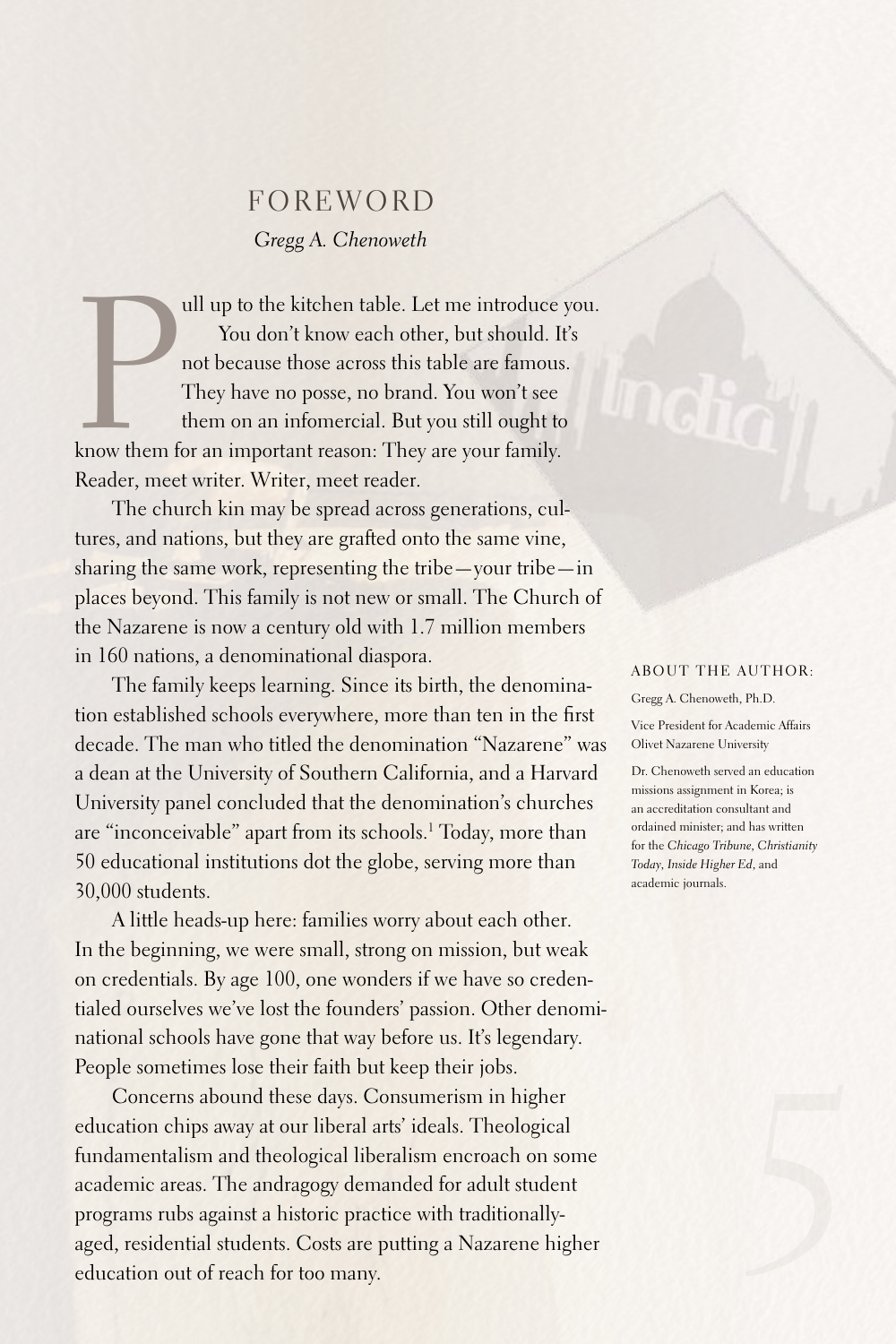Under such strain, some detect a fearsome beast: Secularization. Some defend their territory, blasting away with neoconservatism. Others domesticate the monster, trying to make peace, by changing the proportion of lay and clergy trustees; decreasing the number of general education credits in theology; making chapel optional; loosening campus behavior covenants; or hiring people with stronger paper credentials than testimonies.

S o, in December of 2009, a group of chief academic officers—aunts and uncles on the family tree, as it were—decided we ought to have a family meeting, via text, anyway.

This enterprise attempted to articulate the common "center pole" around which we stand, those theological and pedagogical commitments drawing us together. We decided against a focus on the "fence," those tribal in-group and outgroup markers. Once one knows the center, everyone can determine his or her proximity from it.

The result rests in your hands. It's a family values document for our educational institutions, produced and reviewed by 51 faculty at 16 institutions from six countries. We certainly made use of volumes on the family mantel: a Core Values document for the Church of the Nazarene; a statement from the *Manual of the Church of the Nazarene* on higher education; a "key documents" collection of about 50 items in the blogosphere by Dr.E.LeBron Fairbanks, Educational Commissioner of the Church of the Nazarene; and several other thought groups' documents and books. This manuscript widens our collection with a multi-institutional, multi-national declaration of educational aspirations.

It is named *telos* for the Greek term used in the New Testament to address the perfect end, or destination, for which Christians are designed.As Heb. 6:1 says, leave elementary things and go on to *telos!* We achieve this when we are perfectly aimed by God. His anointing completes our consecration and maturity in the faith. <sup>2</sup> As such, *telos* is unhampered by the limitations of the natural world because it is realized only by God's grace. 3 You might say life is validated by the worthiness of its destination. 4

So, church family, aim well—end well! We're not made

*Under such strain, some detect a fearsome beast: Secularization.*

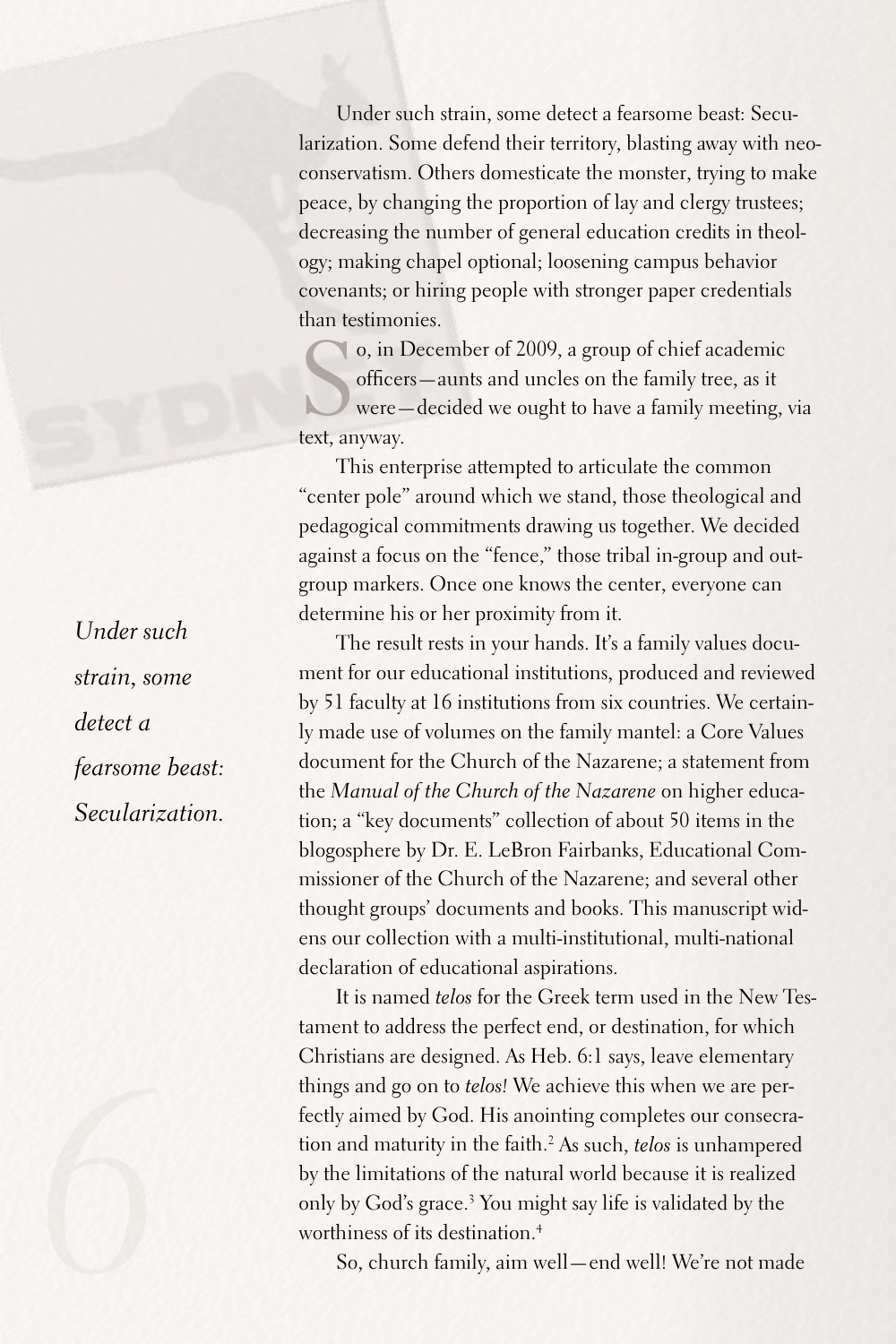for academic puzzles alone, because that ends in pluralism. Students would receive diplomas without becoming disciples. And we're not aimed for Christian environment alone. That ends in fragmented learning, where students graduate without adopting the Great Commandment to love the Lord with their mind. If we aim toward "faith integration" alone, which faith, which creed, which doctrine? That ends in generic curricula, curricula that "value values," without creed or anchor.

The church manual calls for its educational institutions to produce students with a coherent Wesleyan understanding of life, through all its disciplines. Wesleyanism has been described as *content*—such as prevenient grace, free will, entire sanctification, perfect love—and *process*, those interactive features of scripture, tradition, reason, and experience. 5 The pages further illustrate a *telos* focused on

- God's kingdom now, not remanded only to some abstract, future hope;
- The Holy Spirit's activity in course materials, people, and institutions, not confined to "religious" initiatives;
- Sacred and secular domains held by our omnipresent God;
- Co-laboring with God for an optimism of grace in students—a transformed nature—not forgiveness alone, which focuses on the pessimism of sin;
- Acceptance of the tensions of wide learning, not for mere "engagement" with knowledge, but Christian maturity.

So, the family is talking about where we're headed. It is our aspiration. The conversation itself is a "ministry of imagination,"6 hopeful, connected, compassionate talk that practices the presence of God in every situation, on every topic.

The volume is organized into three sections. The first provides theological and epistemological foundations. The second illustrates how those commitments are applied to particular academic disciplines. Finally, four Nazarene educators from various parts of the world balance these North American views with cultural commentary.

*telos when we are perfectly aimed by God. His anointing completes our consecration and maturity in the faith.*

*We achieve* 

## **ENDNOTES**

1 Jerry. T.Lambert, Al T. Truesdale, and Michael W. Vail, "Identity and Relationship: Emerging Models in Higher Education, Church of the Nazarene" (conference presentation, Future